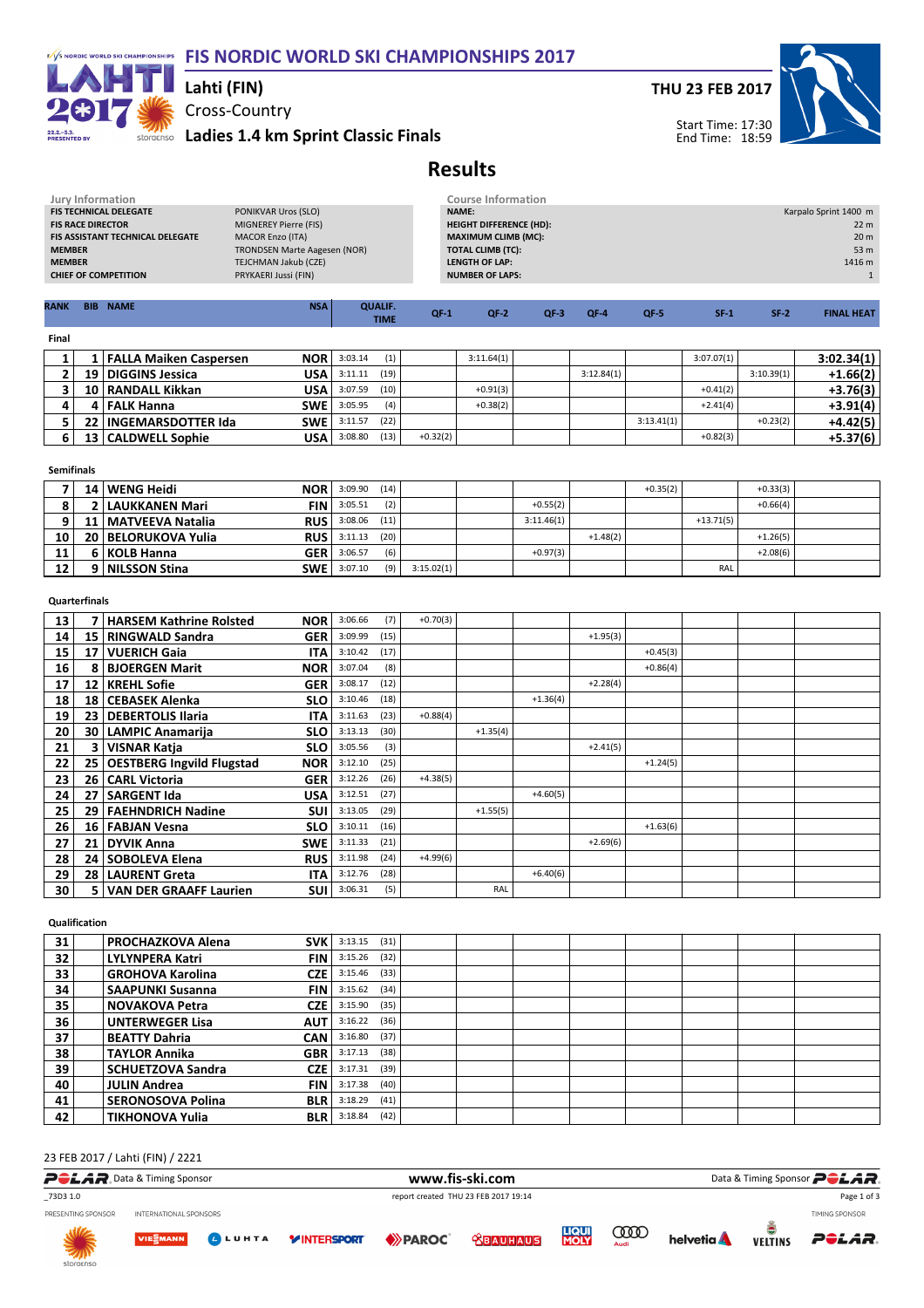F/S NORDIC WORLD SKI CHAMPIONSHIPS FIS NORDIC WORLD SKI CHAMPIONSHIPS 2017



Cross-Country storgenso Ladies 1.4 km Sprint Classic Finals Lahti (FIN)

THU 23 FEB 2017



Start Time: 17:30 End Time: 18:59

# Results

| RANK     |               | <b>BIB NAME</b><br><b>NSA</b>                                           | <b>QUALIF.</b><br><b>TIME</b>      | $QF-1$ | $QF-2$ | $QF-3$ | $QF-4$ | $QF-5$ | $SF-1$ | $SF-2$ | <b>FINAL HEAT</b> |
|----------|---------------|-------------------------------------------------------------------------|------------------------------------|--------|--------|--------|--------|--------|--------|--------|-------------------|
|          | Qualification |                                                                         |                                    |        |        |        |        |        |        |        |                   |
|          |               |                                                                         |                                    |        |        |        |        |        |        |        |                   |
| 43<br>44 |               | <b>SHEVCHENKO Anna</b><br>KAZ I<br><b>RUS</b><br><b>KOVALEVA Polina</b> | 3:19.11<br>(43)<br>3:19.62<br>(44) |        |        |        |        |        |        |        |                   |
| 45       |               | <b>AUS</b><br><b>YEATON Jessica</b>                                     | 3:19.63<br>(45)                    |        |        |        |        |        |        |        |                   |
| 46       |               | AUS<br><b>JEZERSEK Barbara</b>                                          | 3:20.65<br>(46)                    |        |        |        |        |        |        |        |                   |
| 47       |               | <b>LORINCZ Timea</b><br><b>ROU</b>                                      | 3:22.96<br>(47)                    |        |        |        |        |        |        |        |                   |
| 48       |               | <b>BROWNE Cendrine</b><br><b>CAN</b>                                    | 3:23.56<br>(48)                    |        |        |        |        |        |        |        |                   |
| 49       |               | TOG I<br><b>PETITJEAN Mathilde-Amivi</b>                                | 3:24.14<br>(49)                    |        |        |        |        |        |        |        |                   |
| 50       |               | <b>MALEC Vedrana</b><br>CRO                                             | 3:24.82<br>(50)                    |        |        |        |        |        |        |        |                   |
| 51       |               | <b>STOYAN Anna</b><br><b>KAZ</b>                                        | 3:25.27<br>(51)                    |        |        |        |        |        |        |        |                   |
| 52       |               | <b>MARCISZ Ewelina</b><br><b>POL</b>                                    | 3:25.37<br>(52)                    |        |        |        |        |        |        |        |                   |
| 53       |               | <b>SZOCS Emoke</b><br><b>HUN</b>                                        | 3:26.34<br>(53)                    |        |        |        |        |        |        |        |                   |
| 54       |               | <b>MANDRIKA Olga</b><br>KAZ                                             | 3:27.02<br>(54)                    |        |        |        |        |        |        |        |                   |
| 55       |               | <b>BYKOVA Irina</b><br><b>KAZ</b>                                       | 3:27.04<br>(55)                    |        |        |        |        |        |        |        |                   |
| 56       |               | <b>EIDUKA Patricija</b><br><b>LAT</b>                                   | (56)<br>3:28.31                    |        |        |        |        |        |        |        |                   |
| 57       |               | <b>PULLES Mariel Merlii</b><br><b>EST</b>                               | 3:28.54<br>(57)                    |        |        |        |        |        |        |        |                   |
| 58       |               | <b>CAN</b><br><b>STEWART-JONES Katherine</b>                            | 3:29.43<br>(58)                    |        |        |        |        |        |        |        |                   |
| 59       |               | <b>WATSON Aimee</b><br><b>AUS</b>                                       | (59)<br>3:31.33                    |        |        |        |        |        |        |        |                   |
| 60       |               | <b>ALBA Laura</b><br><b>EST</b>                                         | 3:31.45<br>(60)                    |        |        |        |        |        |        |        |                   |
| 61<br>62 |               | <b>JONSDOTTIR Elsa-Gudrun</b><br><b>ISL</b>                             | 3:33.99<br>(61)<br>3:35.44<br>(62) |        |        |        |        |        |        |        |                   |
| 63       |               | PASHKOVSKA Inga<br><b>LAT</b><br><b>UKR</b>                             | 3:36.13<br>(63)                    |        |        |        |        |        |        |        |                   |
| 64       |               | <b>ANTYPENKO Tetyana</b><br><b>GHILENKO Alla</b><br><b>MDA</b>          | (64)<br>3:38.66                    |        |        |        |        |        |        |        |                   |
| 65       |               | <b>BUL</b><br><b>OKORO Nansi</b>                                        | 3:40.34<br>(65)                    |        |        |        |        |        |        |        |                   |
| 66       |               | <b>KARISIK Tanja</b><br><b>BIH</b>                                      | (66)<br>3:41.48                    |        |        |        |        |        |        |        |                   |
| 67       |               | <b>SKENDER Gabrijela</b><br><b>CRO</b>                                  | 3:41.94<br>(67)                    |        |        |        |        |        |        |        |                   |
| 68       |               | <b>PAUL Katerina</b><br><b>AUS</b>                                      | 3:42.53<br>(68)                    |        |        |        |        |        |        |        |                   |
| 69       |               | BIH<br><b>KOSARAC Dejana</b>                                            | 3:42.96<br>(69)                    |        |        |        |        |        |        |        |                   |
| 70       |               | <b>KROL Yuliia</b><br><b>UKR</b>                                        | 3:43.58<br>(70)                    |        |        |        |        |        |        |        |                   |
| 71       |               | <b>NICIPORENKO Anastasia</b><br>MDA                                     | 3:43.77<br>(71)                    |        |        |        |        |        |        |        |                   |
| 72       |               | <b>KOVALOVA Natalija</b><br><b>LAT</b>                                  | 3:46.72<br>(72)                    |        |        |        |        |        |        |        |                   |
| 73       |               | <b>MOURAO Jaqueline</b><br><b>BRA</b>                                   | 3:47.34<br>(73)                    |        |        |        |        |        |        |        |                   |
| 74       |               | <b>MUIZHNIECE Anda</b><br><b>LAT</b>                                    | 3:47.68<br>(74)                    |        |        |        |        |        |        |        |                   |
| 75       |               | <b>CATES Fern</b><br><b>GBR</b>                                         | 3:49.81<br>(75)                    |        |        |        |        |        |        |        |                   |
| 76       |               | TODOROVSKA Viktorija<br>MKD                                             | 3:50.06<br>(76)                    |        |        |        |        |        |        |        |                   |
| 77       |               | <b>LTU</b><br><b>BILIUNAITE Martyna</b>                                 | 3:52.15<br>(77)                    |        |        |        |        |        |        |        |                   |
| 78       |               | <b>MITEVA Hristina</b><br><b>BUL</b>                                    | 3:53.09<br>(78)                    |        |        |        |        |        |        |        |                   |
| 79<br>80 |               | <b>MOURA Bruna</b><br><b>BRA</b>                                        | 3:53.15<br>(79)<br>3:54.85<br>(80) |        |        |        |        |        |        |        |                   |
| 81       |               | <b>GALSTYAN Katya</b><br>ARM<br><b>KUSMUK Sanja</b><br><b>BIH</b>       | 3:55.63<br>(81)                    |        |        |        |        |        |        |        |                   |
| 82       |               | <b>EMILOVA Vanesa</b><br><b>BUL</b>                                     | 4:00.54<br>(82)                    |        |        |        |        |        |        |        |                   |
| 83       |               | <b>ARM</b><br><b>MKHITARYAN Anna</b>                                    | 4:01.22<br>(83)                    |        |        |        |        |        |        |        |                   |
| 84       |               | <b>NIMPITI Georgia</b>                                                  | <b>GRE</b> $  4:05.24 (84)$        |        |        |        |        |        |        |        |                   |
| 85       |               | <b>VOJINOVIC Anastasija</b><br>SRB                                      | 4:09.14<br>(85)                    |        |        |        |        |        |        |        |                   |
| 86       |               | <b>ANASTASIADOU Elisavet</b><br>GRE                                     | 4:09.24<br>(86)                    |        |        |        |        |        |        |        |                   |
| 87       |               | <b>ZEKIC Inesa</b>                                                      | (87)<br>SRB 4:09.67                |        |        |        |        |        |        |        |                   |
| 88       |               | <b>MAVROUDI Rafaela</b>                                                 | GRE $4:14.43$<br>(88)              |        |        |        |        |        |        |        |                   |
| 89       |               | <b>SIMON Agnes</b><br>HUN                                               | 4:14.50<br>(89)                    |        |        |        |        |        |        |        |                   |
| 90       |               | MKD<br><b>KOLAROSKA Marija</b>                                          | 4:14.99<br>(90)                    |        |        |        |        |        |        |        |                   |
| 91       |               | <b>PONYA Sara</b><br>HUN                                                | 4:16.52<br>(91)                    |        |        |        |        |        |        |        |                   |
| 92       |               | <b>BULATOVIC Marija</b><br>MNE                                          | 4:16.79<br>(92)                    |        |        |        |        |        |        |        |                   |
| 93       |               | <b>SALCEDO Claudia</b>                                                  | $CHI$ 4:20.23<br>(93)              |        |        |        |        |        |        |        |                   |
| 94       |               | <b>PICIN Mirlene</b><br><b>BRA</b>                                      | 4:20.97<br>(94)                    |        |        |        |        |        |        |        |                   |
| 95       |               | HUN<br>ZAMBO Viktoria                                                   | 4:21.45<br>(95)                    |        |        |        |        |        |        |        |                   |
| 96<br>97 |               | <b>MIRZA Valentina</b><br>MDA                                           | (96)<br>4:21.82<br>(97)            |        |        |        |        |        |        |        |                   |
| 98       |               | <b>GIANNAKOVITI Effrosyni</b><br><b>BEIRAMI BAHER Samaneh</b><br>IRI    | GRE $4:25.05$<br>4:27.59<br>(98)   |        |        |        |        |        |        |        |                   |
|          |               |                                                                         |                                    |        |        |        |        |        |        |        |                   |

#### 23 FEB 2017 / Lahti (FIN) / 2221